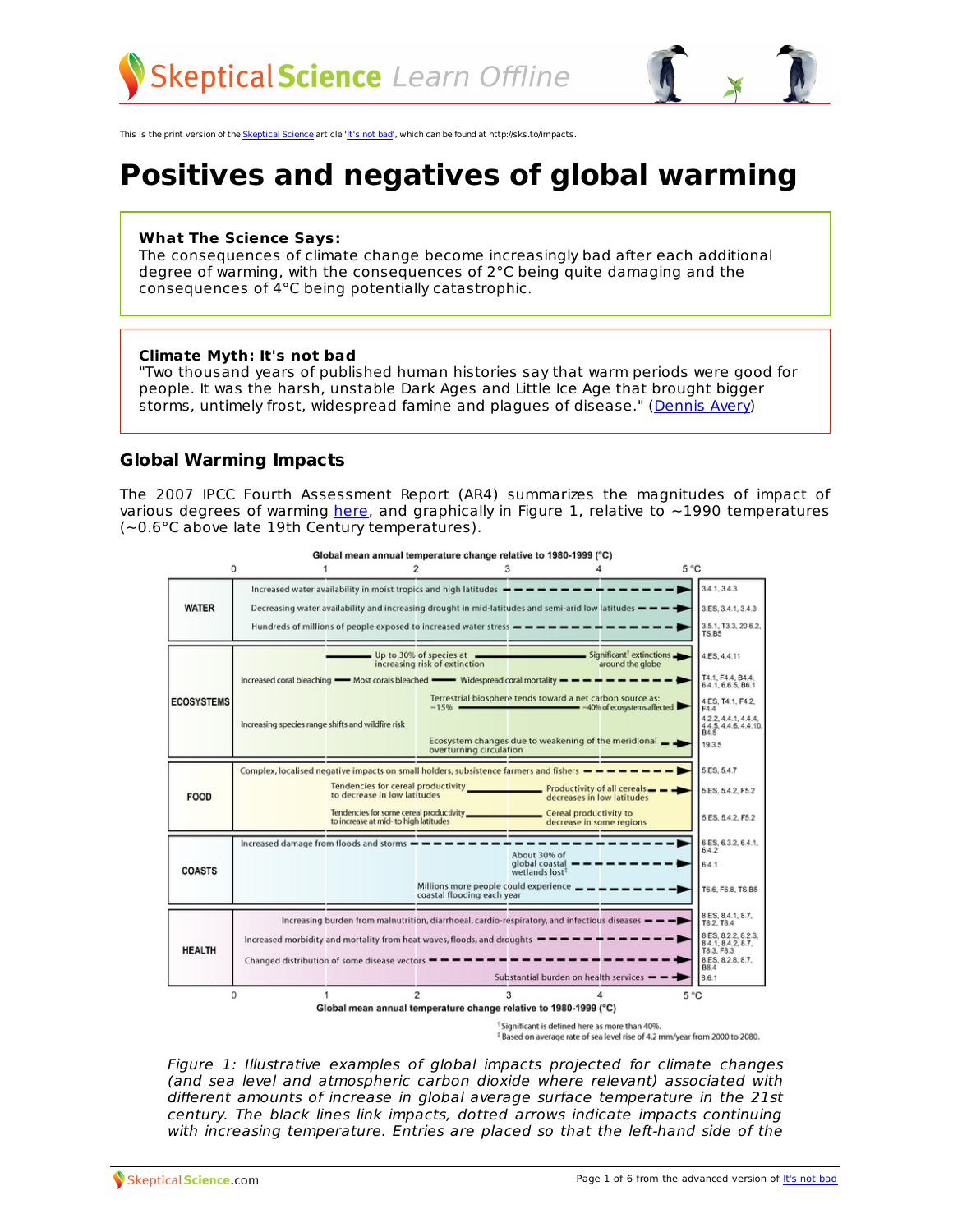text indicates the approximate onset of a given impact. Quantitative entries for water stress and flooding represent the additional impacts of climate change relative to the conditions projected across the range of Special Report on Emissions Scenarios (SRES) scenarios. Adaptation to climate change is not included in these estimations. Confidence levels for all statements are high. IPCC AR4 WGII [Figure](http://www.ipcc.ch/publications_and_data/ar4/wg2/en/figure-spm-2.html) SPM.2.

Some adverse impacts are expected even before we reach the  $2^{\circ}$ C limit, such as hundreds of millions of people being subjected to increased water stress, increasing drought at midlatitudes (as we recently discussed [here](http://www.skepticalscience.com/hansens-new-climate-dice-loaded-misunderstood.html)), increased coral bleaching, increased coastal damage from floods and storms, and increased morbidity and mortality from more frequent and intense heat waves (see [here\)](http://www.skepticalscience.com/hansens-new-climate-dice-loaded-misunderstood.html), floods, and droughts. However, by and large these are impacts which we should be able to adapt to, at a cost, but without disastrous consequences.

Once we surpass the 2°C limit, the impacts listed above are exacerbated, and some new impacts will occur. Most corals will bleach, and widespread coral mortality is expected  $\sim$ 3°C above late 19th Century temperatures. Up to 30% of global species will be at risk for extinction, and the figure could exceed 40% if we surpass 4°C, as we continue on the path toward the Earth's sixth mass [extinction](http://www.skepticalscience.com/sixth-mass-extinction.html). Coastal flooding will impact millions more people at  $\sim$ 2.5 $\degree$ C, and a number of adverse health effects are expected to continue rising along with temperatures.

## **Reasons for Concern**

Smith et al. [\(2009\)](http://www.pnas.org/content/106/11/4133.full.pdf+html) (on which the late great Stephen Schneider was a co-author) updated the IPCC impact assessment, arriving at similar conclusions. For example,

"There is medium confidence that  $\sim$  20-30% of known plant and animal species are likely to be at increased risk of extinction if increases in global average temperature exceed 1.5 °C to 2.5 °C over 1980–1999"

"increases in drought, heat waves, and floods are projected in many regions and would have adverse impacts, including increased water stress, wildfire frequency, and flood risks (starting at less than 1 °C of additional warming above 1990 levels) and adverse health effects (slightly above 1 °C)"

"climate change over the next century is likely to adversely affect hundreds of millions of people through increased coastal flooding after a further 2 °C warming from 1990 levels; reductions in water supplies (0.4 to 1.7 billion people affected with less than a 1 °C warming from 1990 levels); and increased health impacts (that are already being observed"

Smith et al. updated the 2001 IPCC report 'burning embers' [diagram](http://en.wikipedia.org/wiki/Reasons_for_concern) to reflect their findings (Figure 2). On this figure, white regions indicate neutral or low impacts or risks, yellow indicates negative impacts for some systems or more significant risks, and red indicates substantial negative impacts or risks that are more widespread and/or severe. They have grouped the various climate change consequences into 'reasons for concern' (RFCs), summarized below.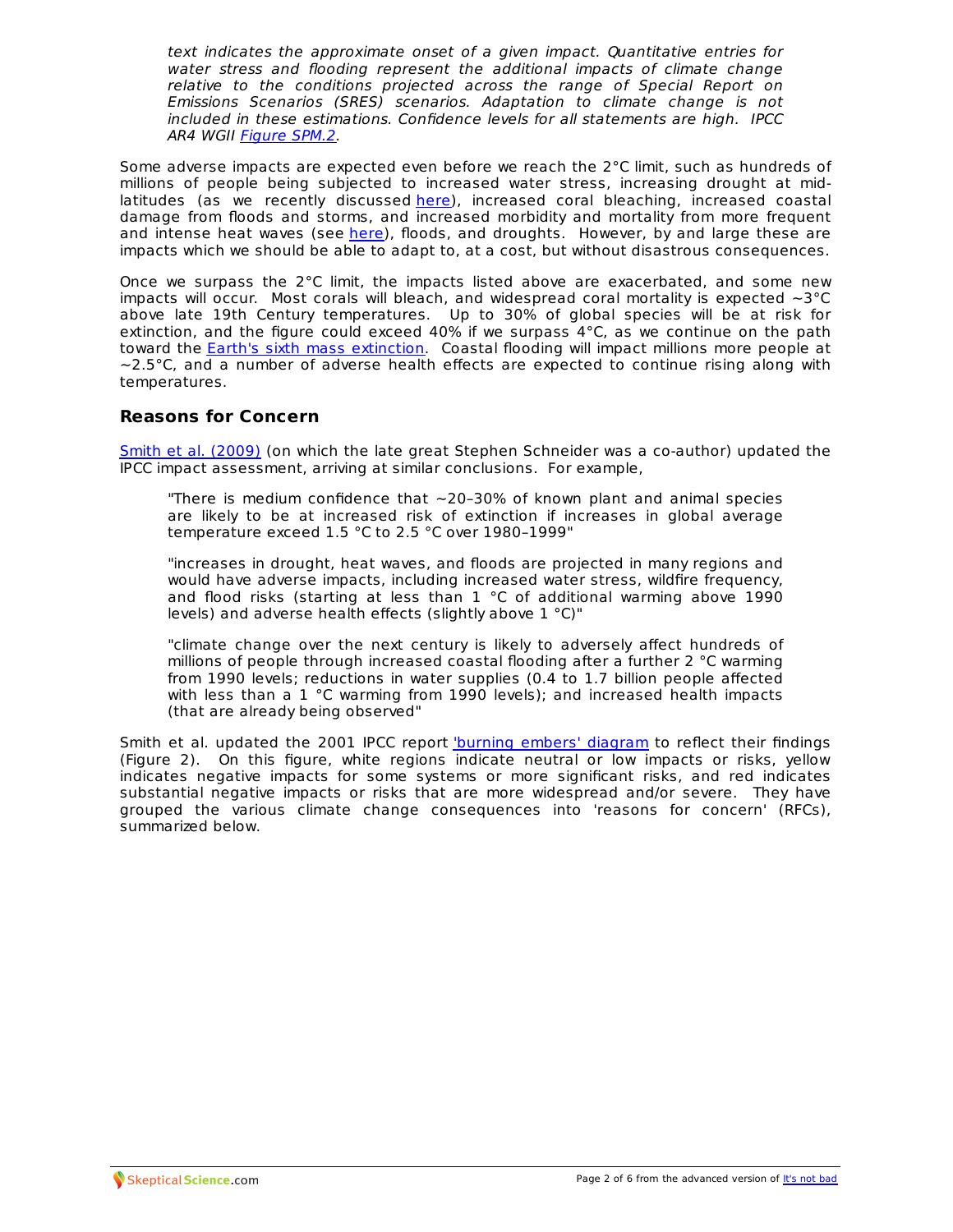

Figure 2: Risks from climate change, by reason for concern (RFC). Climate change consequences are plotted against increases in global mean temperature (°C) after 1990. Each column corresponds to a specific RFC and represents additional outcomes associated with increasing global mean temperature. The color scheme represents progressively increasing levels of risk and should not be interpreted as representing ''dangerous anthropogenic interference,'' which is a value judgment. The historical period 1900 to 2000 warmed by 0.6 °C and led to some impacts. It should be noted that this figure addresses only how risks change as global mean temperature increases, not how risks might change at different rates of warming. Furthermore, it does not address when impacts might be realized, nor does it account for the effects of different development pathways on vulnerability.

- **Risk to Unique and Threatened Systems** addresses the potential for increased damage to or irreversible loss of unique and threatened systems, such as coral reefs, tropical glaciers, endangered species, unique ecosystems, biodiversity hotspots, small island states, and indigenous communities.
- **Risk of Extreme Weather Events** tracks increases in extreme events with substantial consequences for societies and natural systems. Examples include increase in the frequency, intensity, or consequences of heat waves, floods, droughts, wildfires, or tropical cyclones.
- **Distribution of Impacts** concerns disparities of impacts. Some regions, countries, and populations face greater harm from climate change, whereas other regions, countries, or populations would be much less harmed—and some may benefit; the magnitude of harm can also vary within regions and across sectors and populations.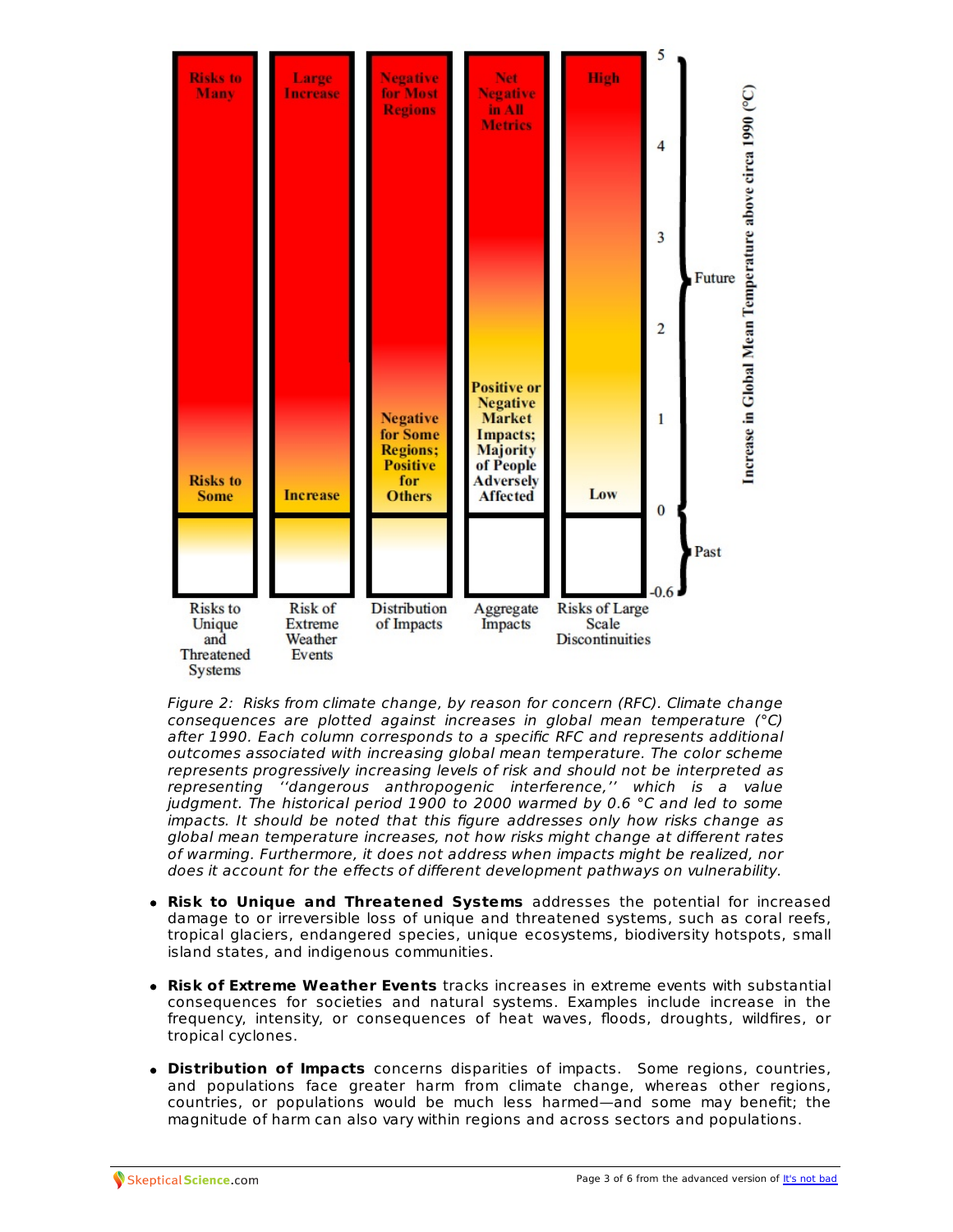- **Aggregate Damages** covers comprehensive measures of impacts. Impacts distributed across the globe can be aggregated into a single metric, such as monetary damages, lives affected, or lives lost. Aggregation techniques vary in their treatment of equity of outcomes, as well as treatment of impacts that are not easily quantified.
- **Risks of Large-Scale Discontinuities** represents the likelihood that certain phenomena (sometimes called tipping points) would occur, any of which may be accompanied by very large impacts. These phenomena include the deglaciation (partial or complete) of the West Antarctic or Greenland ice sheets and major changes in some components of the Earth's climate system, such as a substantial reduction or collapse of the North Atlantic Meridional Overturning Circulation.

All of these reasons for concern enter the red (substantial negative impact, high risk) region by 4 $\degree$ C. Aggregate impacts are in the red region by  $3\degree$ C, and some types of concerns are in the red region by 1°C.

For more details we also recommend Mark Lynas' book Six [Degrees](http://www.amazon.com/Six-Degrees-Future-Hotter-Planet/dp/142620213X), which goes through the climate impacts from each subsequent degree of warming, based on a very thorough review of the scientific literature. A brief review of the book by Eric Steig and summary of some key impacts is available here. National [Geographic](http://www.realclimate.org/index.php/archives/2007/11/six-degrees/) also did a series of videos on the Six Degrees theme, which no longer seem to be available on their [websites,](http://www.youtube.com/watch?v=lZIF8TjqhSU&feature=related) but which can still be found on YouTube.

## **This is Why Reducing Emissions is Critical**

We're not yet committed to [surpassing](http://www.skepticalscience.com/the-critical-decade-part-3-emissions-reductions.html) 2°C global warming, but as Watson noted, we are quickly running out of time to realistically give ourselves a chance to stay below that 'danger limit'. However, 2°C is not a do-or-die threshold. Every bit of CO2 emissions we can reduce means that much avoided future warming, which means that much avoided climate change impacts. As Lonnie [Thompson](http://www.yaleclimatemediaforum.org/2010/12/ohio-states-respected-lonnie-thompson/) noted, the more global warming we manage to mitigate, the less adaption and suffering we will be faced with in the future.

Realistically, based on the current political climate, limiting global warming to 2°C is probably the best we can do. However, there is a big difference between 2°C and 3°C, between 3°C and 4°C, and anything greater than 4°C can probably accurately be described as catastrophic, since various tipping points are expected to be triggered at this level. Right now, we are on track for the catastrophic consequences (widespread coral mortality, mass extinctions, hundreds of millions of people adversely impacted by droughts, floods, heat waves, etc. But we're not stuck on that track just yet, and we need to move ourselves as far off of it as possible by reducing our greenhouse gas emissions as soon and as much as possible.

There are of course many people who believe that the planet will not warm as much, or that the impacts of the associated climate change will be as bad as the body of scientific evidence suggests. That is certainly a possiblity, and we very much hope that their optimistic view is correct. However, what we have presented here is the best summary of scientific evidence available, and it paints a very bleak picture if we fail to rapidly reduce our greenhouse gas emissions.

If we continue forward on our current path, catastrophe is not just a possible outcome, **it is the most probable outcome**. And an intelligent risk [management](http://www.skepticalscience.com/prudent-risk.html) approach would involve taking steps to prevent a catastrophic scenario if it were a mere possibility, let alone the most probable outcome.

Climate contrarians will often mock 'CAGW' (catastrophic anthropogenic global warming), but the sad reality is that CAGW is looking more and more likely every day. But it's critical that we don't give up, that we keep doing everything we can do to reduce our emissions as much as possible in order to avoid as many catastrophic consequences as possible, for the sake of future generations and all species on Earth. The future climate will probably be much more challenging for life on Earth than today's, but we still can and must limit the damage.

Advanced rebuttal written by dana1981

#### **Update July 2015**: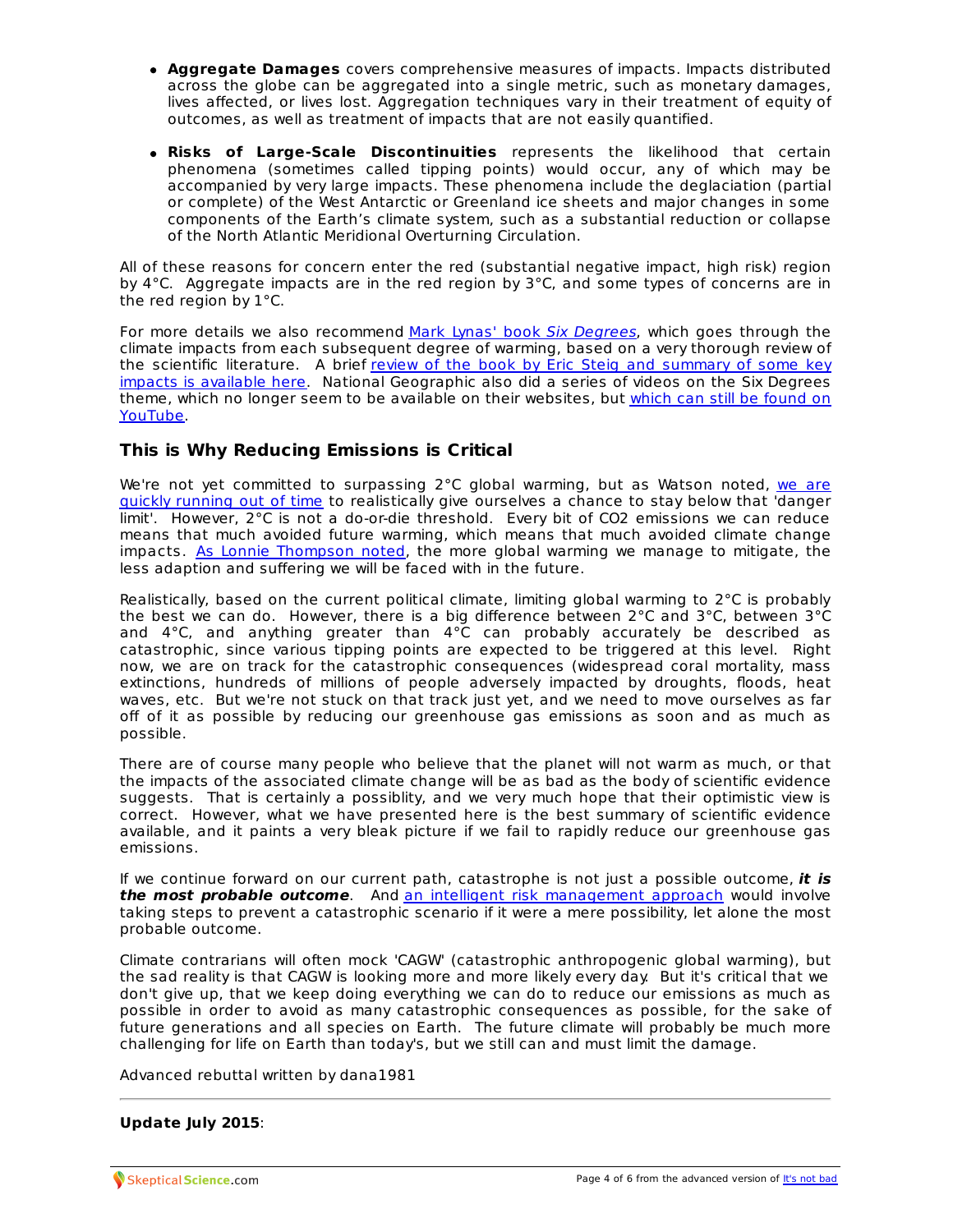Additional video from the MOOC

Interviews with various [experts](https://youtu.be/ER0Uf-cjN6c)